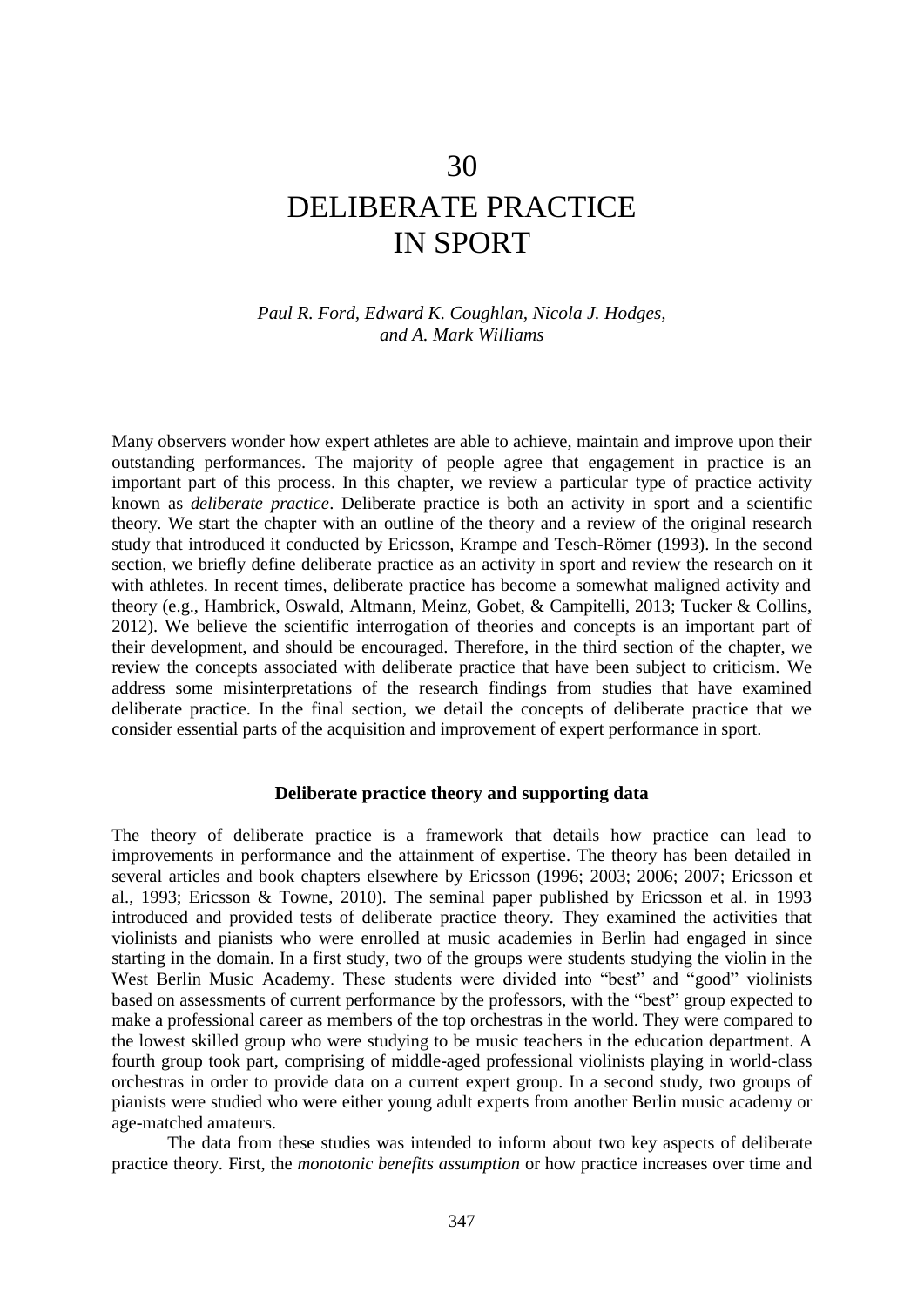its relation to performance and attainment. Second, the *ratings of deliberate practice* or how this activity is defined.

#### *Monotonic benefits assumption*

A key part of deliberate practice theory is the 'monotonic benefits assumption', which holds "…that the amount of time an individual engages in deliberate practice activities is monotonically related to that individual's acquired performance level" (Ericsson et al., 1993, p.368). Monotonic means that two or more variables increase or decrease together, so that in this case when deliberate practice amounts increase, then so will performance (Everitt & Skrondal, 2012). Experience alone is not thought to be sufficient for improvements in performance to occur and typically the attainment of expertise in a domain requires engagement in deliberate practice across 10 years or more. Based on this assumption the central claim of their framework is that "…the level of performance an individual attains is directly related to the amount of deliberate practice accumulated" (p.370). In the two studies of musicians, participants retrospectively recalled in interviews and diaries the amount of hours spent in music activities between starting in the domain and the current time. The amount of hours accumulated in solitary music practice by 18 years of age was compared between groups. The focus on solitary deliberate practice activities was due to it being rated by the violinists as the most relevant to improving their performance. There were other activities that were rated by the violinists as being highly relevant to improving performance, including group practice, taking lessons, and music theory, but these were not included in the accumulated hours analysed in these studies.

The mean start age of participants in violin practice was 7.9 years of age and for expert pianists, 5.8 years of age, providing some support for the idea that the attainment of expertise requires engagement across 10 years or more. Figure 30.1 shows that by 18 years of age the best violinists in the Academy and the middle-aged professional violinists had accumulated 7,410 and 7,336 hours in solitary deliberate practice activities, respectively.



*Figure 30.1* Hours accumulated in solitary deliberate practice by 18 years of age for violinists who are middleaged professionals, best in academy, good in academy, and music teachers (adapted from Ericsson et al., 1993).

In comparison, by the same age, the good violinists had accumulated 5,301 hours, whereas the music teachers had accumulated only 3,420 hours. The accumulated solitary deliberate practice for each violinist group was positively related to their current level of attainment, supporting the central prediction that performance level is directly related to the amount of deliberate practice accumulated. For all four groups, the reported amount of practice increased monotonically with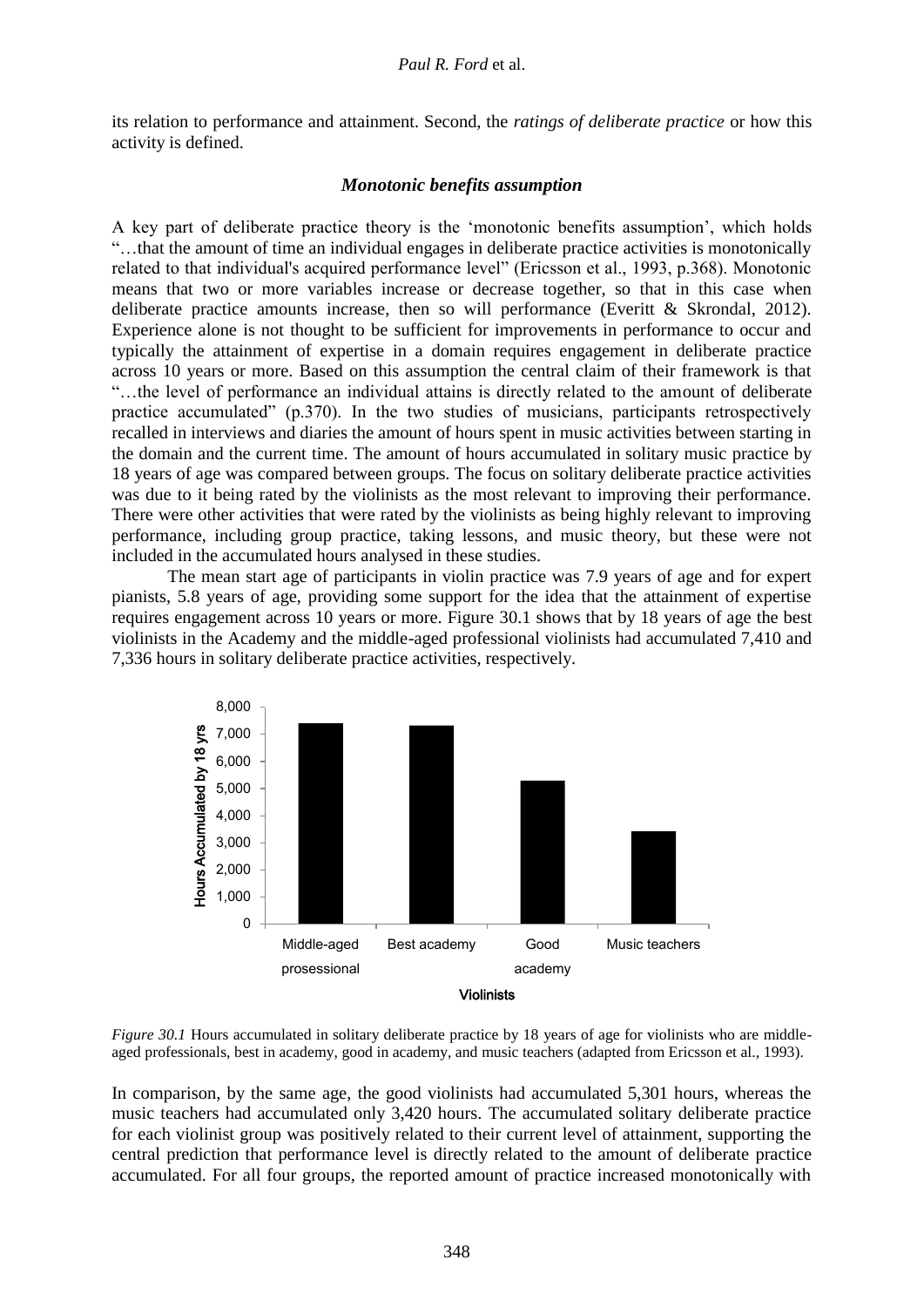age. In their second study, expert pianists had accumulated 7,606 hours of solitary deliberate practice by 18 years of age, which was significantly more than the amateur pianists, who had accumulated only 1,606 hours. Moreover, accumulated solitary practice hours by 18 years of age were highly related to current performance by the pianists on music tasks (e.g., tapping and movement coordination measures), independent of skill group.

In summary, these data reported in Ericsson et al. (1993) provided support for the positive relationship between accumulated deliberate practice and performance or attainment level. Moreover, both weekly and accumulated practice amounts increased in a monotonic fashion with age. However, there was no data collected to show that practice amounts increased in a monotonic relationship with performance, in accord with the monotonic benefits assumption. Their measures of performance and attainment were only determined at one time point (i.e., current skill level), not across development. They state that sports, such as individual track and field events, may provide an opportunity to repeatedly measure the performance of individuals as they develop, albeit researchers are yet to do this and relate it to practice amounts.

#### *Ratings of deliberate practice*

Deliberate practice was predicted to differ from other activities by being more relevant to improving key aspects of current performance, more effortful, yet relatively low in inherent enjoyment (Ericsson et al., 1993). To test these predictions, the musicians were asked to rate various activities that were either music-related (e.g., solo performance, group performance, solitary practice, practice with others) or everyday activities believed to be common to everyone (e.g., household chores, shopping, leisure, sleep). These activities were presented to all violinists who were required to estimate how much time they had spent on each activity for "the most recent typical week" (p. 373). Participants were required to rate on a scale of 1 to 10 how relevant each activity was to improving their musical performance, how much effort was required to do the activity and their level of enjoyment experienced when engaging in the activity (without allowing the outcome of the activity to influence their rating). There were no between-group differences in the activity ratings for relevance, effort, and enjoyment. Rating scores for each activity were collapsed across groups and compared against the grand mean for all activities to determine whether they were significantly higher or lower.

For the musical activities, solitary practice had the highest rating for relevance to improving performance. In comparison, solitary playing for fun was given one of the lowest ratings for relevance. The other musical activities that were rated higher for relevance than the grand mean rating of all activities were practice with others, taking lessons, solo and group performance, music theory, and listening to music. All of the musical activities that were rated higher than the grand mean for their relevance to improving performance were rated higher than the grand mean for effort, except for listening to music. These same music activities were not rated differently for enjoyment compared to the grand mean for all activities, except for group performance and listening to music, which were rated higher. Sleep was the only everyday activity that scored higher for relevance than the grand mean. These ratings formed the criteria for defining the characteristics of deliberate practice.

The ratings are linked to three potential constraints inherent in long-term engagement in deliberate practice (Ericsson et al., 1993). The motivational constraint is based on the premise that performers are motivated to engage in deliberate practice because of its value to improving their performance and that engaging in that activity is not inherently enjoyable. Therefore, beginning engagement in deliberate practice requires that performers are already participating in the domain and are motivated to improve performance. The effort constraint holds that engaging in deliberate practice requires the full attention of the performer to be maintained across the entire period of the activity. Therefore, antinomy exists between the requirement to maximise the amount of deliberate practice engaged and the somewhat limited duration that full attention and high effort can be maintained during bouts of this activity. The need to be able to quickly recover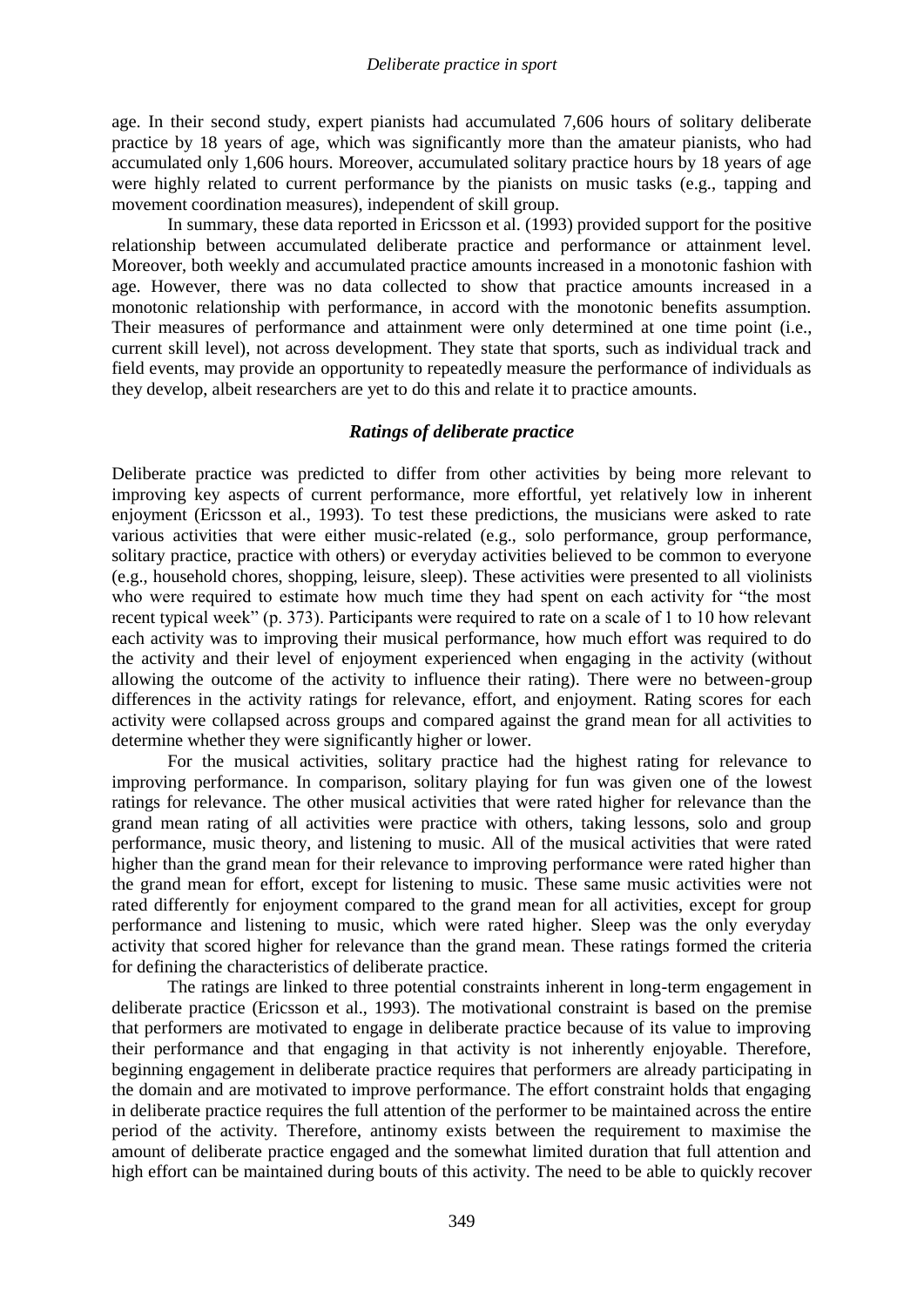#### *Paul R. Ford* et al.

from bouts of deliberate practice so that more of this activity can be engaged in was made particularly salient by Ericsson et al. (1993). They showed that the best violinist groups tended to sleep more than the music teachers, particularly taking short naps in the afternoon. The associated prediction was that being unable to recover will lead to exhaustion in the form of mental and physical fatigue, as well as injury. Finally, the resource constraint is related to support from the family and significant others, such as coaches and teachers suitable for the stage of development of the performer. Other resources in terms of facilities, time and equipment are required in order to engage in deliberate practice activities.

In recent versions of the theory, the notion of "arrested development" has been included to describe the plateau in performance that occurs for many performers (Ericsson, 2003, 2007). Some performers become competent at a task or domain and are satisfied to remain at that current level of performance. In contrast, future expert and expert performers are not satisfied with being merely competent and, as a consequence, they plan and engage in deliberate practice activities that are highly relevant to improving their current performance and its weaknesses. Moreover, only some individuals have the motivation to consistently engage in deliberate practice to improve their performance (Ericsson, 2013a). It is their engagement in this activity (and motivation to do so) that continues to improve their performance beyond its current level or plateau. These differences in the quality and quantity of deliberate practice between expert performers and other performers illustrate how experts continue to improve performance across time. Expert performers are hypothesised to maintain cognitive control over their performance so that they can consistently improve it, with only some parts of performance being automated (Ericsson, 2013a).

#### **Deliberate practice studies with athletes**

Deliberate practice in sport is an activity engaged in by some athletes with the intention of improving specific aspects of competition performance. It is usually sport-specific activity (e.g., tennis activity for tennis players), but this depends on the aspect of performance being improved. It can include more generic activities, such as strength, fitness, or mental skills training. It requires a prior analysis of competition performance so that key aspects that are limiting performance and require improvement are identified and improved (e.g., Jones, 2012). These aspects include any of the physical, psychological, tactical or skill aspects of the sport and athlete, as well as the equipment used by the athlete in the sport.

The first test of deliberate practice theory using athletes was a comparison of adult, male, Canadian international and club-level Olympic-style wrestlers (Hodges & Starkes, 1996). Wrestlers started the sport at 13 years of age on average, later than Ericsson et al.'s (1993) musicians who had started around 7 or 8 years of age. Ten years later, the international wrestlers had accumulated 5,882 hrs of practice compared to 3,571 hrs for the club wrestlers, demonstrating the same positive relationship between practice and attainment shown by Ericsson et al. (1993). When practice data were examined at as a function of years wrestling, weekly hours per week increased in a monotonic fashion with age and differentiated across the skill groups after  $~6$  years in the sport. It was practice time with others that differentiated the groups, however, rather than solitary practice as reported for the musicians. Moreover, two of the four practice activities that were rated highest for their relevance to improving performance by the wrestlers were also rated as highly enjoyable (i.e., mat-work and working alone with the coach). These data served to question the hypothesis that deliberate practice comprises activities that are not high in inherent enjoyment. Fitness activities (weights, running) were, however, rated high for relevance and low for enjoyment. These findings were subsequently replicated in a study of Belgian international, national and provincial soccer and hockey players (Helsen, Starkes, & Hodges, 1998). Across the two sports, nine of the fourteen sport-specific practice activities (technical skills, tactical skills, games, practice alone with a coach) were rated significantly higher than the overall mean for their relevance to improving performance, as well as inherent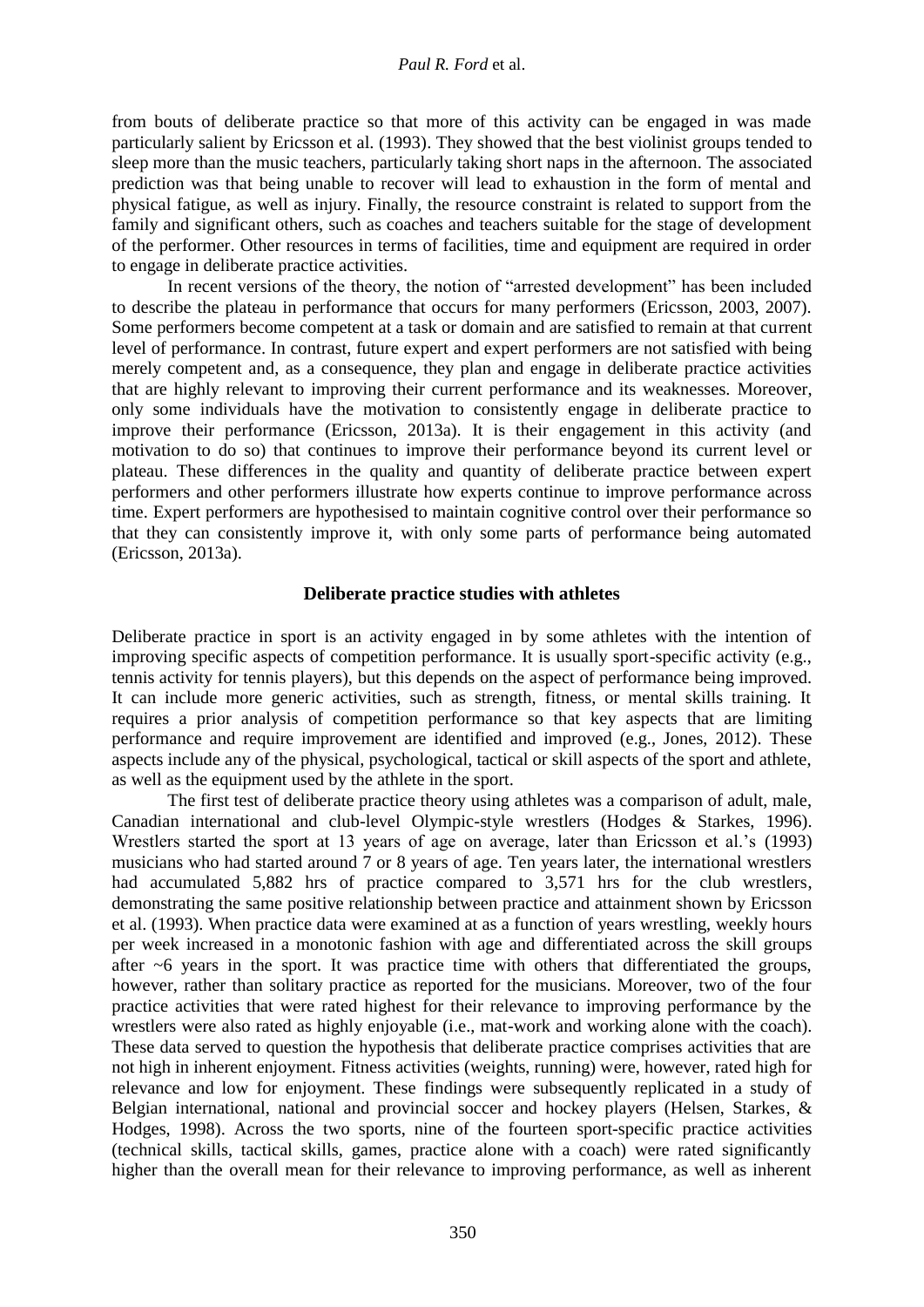enjoyment. Again, fitness activities (running) rated high for relevance, were rated as less enjoyable.

The deliberate practice studies conducted with athletes since 2000 have generally used the same methods as Ericsson et al. (1993). The data has generally supported the idea that practice and skill level are positively related and that practice amounts increase in a monotonic fashion with age, supporting deliberate practice theory. More-skilled athlete groups have accumulated more hours in practice in their sport compared to lesser-skilled athlete groups (for recent reviews, see Baker & Young, 2014; Ward, Hodges, Williams, & Starkes, 2004). In studies where researchers have had athletes rate their practice activities for relevance, effort and enjoyment, in general, fitness activities (e.g., weights, flexibility) have again been rated high for relevance, but low for enjoyment, whereas sport-specific practices rated high for relevance are rated high for enjoyment (e.g., Law, Côté, & Ericsson, 2007; Young & Salmela, 2002). Other researchers have examined the practice activities of elite youth or adolescent athletes (e.g., Ford, Ward, Hodges, & Williams, 2009; Ford et al., 2012; Hendry, Crocker & Hodges, 2014; Ward, Hodges, Williams & Starkes, 2007; Weissensteiner, Abernethy, Farrow, & Muller, 2008). Despite the contribution of this research to models of skill development, it is somewhat limited by the possibility that many of the athletes studied will not become adult-elite (yet see Ford et al., 2009, for a longitudinal follow-up).

#### **Criticisms of deliberate practice research**

In this section, we review some concepts that have been associated with deliberate practice and that have been subject to criticism. These are the "10,000 hr rule", the idea that all practice and training is deliberate, the enjoyment tenet of the theory, and the belief that children should engage in deliberate practice.

#### *The 10,000 hour rule*

In 2008, a popular science book entitled *Outliers* (Gladwell, 2008) was published. In that book, the author reviewed Ericsson et al.'s (1993) study in a chapter entitled the "The 10,000 hour rule". In that chapter, Gladwell stated that 'researchers have settled on what they believe is the magic number for true expertise: ten thousand hours' (p.40). The book was hugely successful and the idea that it takes 10,000 hours of practice to become an expert performer became popular, such that if someone does 10,000 hours of practice, they will become an expert, whereas if they do not, then they will not. The "10,000 hour rule" appears to emanate from two parts of the Ericsson et al. (1993) paper. First, the average amount of hours of solitary deliberate practice that the best and professional violinists had reached by the age of 20 years was approximately 10,000 hrs (Ericsson et al., 1993). Second, based on previous research in other domains, most notably Simon and Chase's study of chess (1973), it was predicted that 'expert performance is not reached with less than 10 years of deliberate practice' (Ericsson et al., p.372), also known as the "10-year rule" (Simon & Chase, 1973). In 2013, Ericsson (2013b) responded that the "10,000 hour rule" should not be attributed to him and that he does not use the term in his papers.

The main method used by researchers to study accumulated practice is to have current expert athletes retrospectively recall the number of hours they have spent in practice since they began in their sport. Generally, researchers have shown that the number of hours accumulated by expert athletes in deliberate practice and other activities in their sport by the time they reach expert levels is significantly greater than lesser-skilled athletes, but is less than 10,000 hrs. For example, international Belgium professional soccer players had accumulated around 7,000 hrs in practice activities by 20 years of age (Helsen et al., 1998), whereas Australian national team sport players had accumulated on average 3,939 hrs by 19 year of age (Baker, Côté, & Abernethy, 2003). There have been a few exceptions where "10,000 hours" have been exceeded. For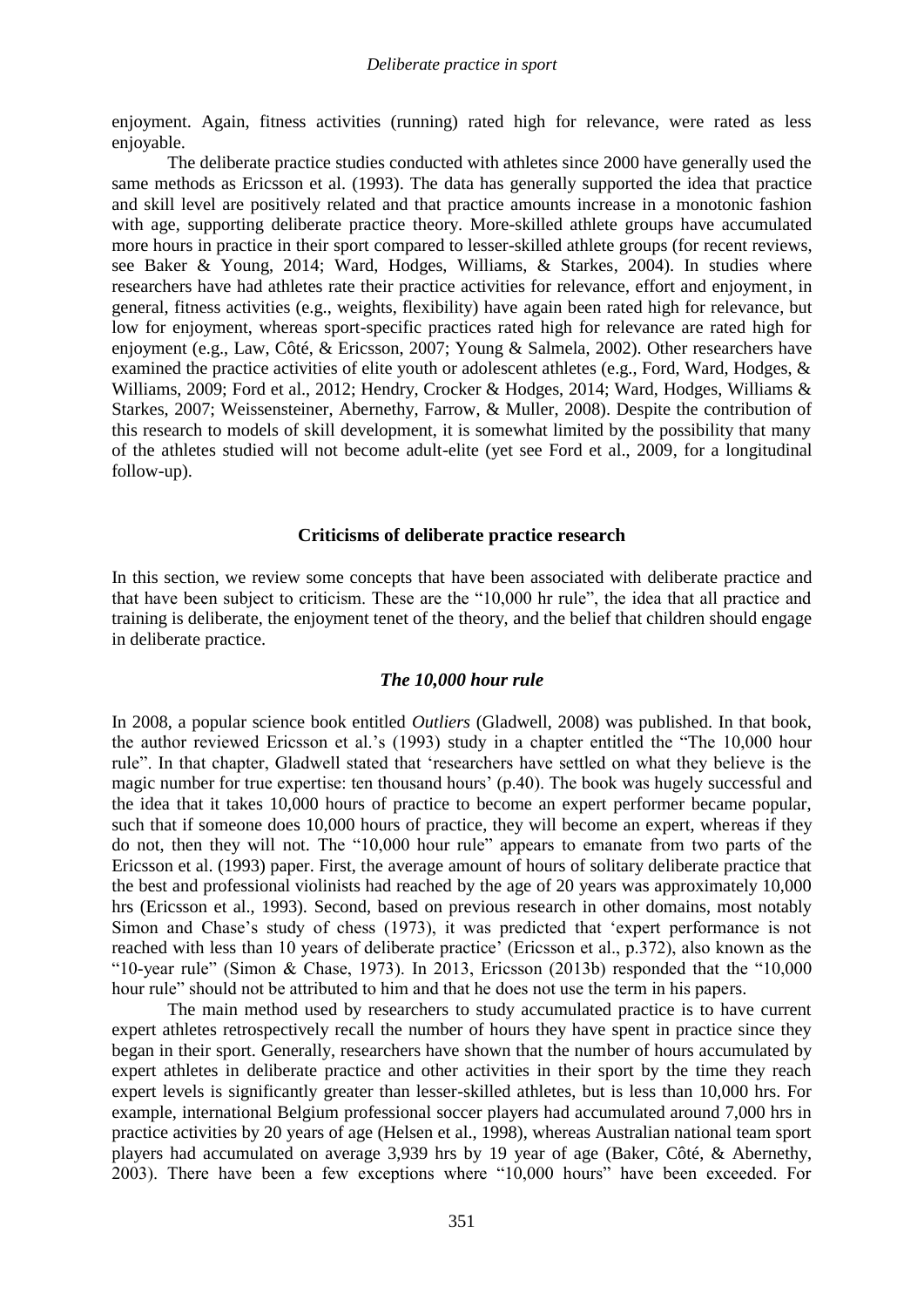example, Olympic gymnasts in Canada had accumulated 18,835 hrs in practice activities by the age of 16 years (Law et al., 2007). The "10,000 hour rule" as the "magic" amount of time required to become an expert athlete does not appear to be supported by research evidence from sport, although between sports there is considerable variability.

Researchers have shown that the number of hours accumulated in practice in a sport before becoming an expert not only varies between sports, but also varies within the same sample of athletes in the same sport. For example, in the study cited above with Australian national team sport players (Baker et al., 2003) the standard deviation was 1,770 hrs (almost half the size of the mean), ranging from 600 to 6,026 hours of practice by the age of 19 years. The variation of accumulated hours between expert athletes in the same sample suggests problems exists in the method of counting practice hours or that other factors contribute to the development of expert performance. Tucker and Collins (2012) have calculated that hours accumulated in deliberate practice explained only 28% of the variance in dart performance at 15 years into the career of the professional and regional dart players examined by Duffy et al. (2004). Several factors have been forwarded to explain the remaining variance, including genetic differences between individuals (e.g., Tucker & Collins, 2012). In the original Duffy et al. (2004) study, however, the sample size was relatively small ( $n = 36$ ), so the 95% confidence intervals for the correlation of 0.53 were 0.24 and 0.73. Moreover, the number of hours accumulated by the darts players showed large between-subject variation, with the professional male players accumulating 12,839 hours at 15 years into their career with a standard deviation of 7,780 hours. In a study of Canadian recreational, near elite and elite level swimmers, practice hours again accounted for only 31% and 29% of the variance in the 100-m and 200-m sprint events, respectively (Hodges et al., 2004). However, this increased to 63% of the variance as the distance of the event increased (i.e., 400 m). In the same paper, practice hours for triathletes who swam 1.5 km as part of an Olympic triathlon event accounted for 53% of the variance in times in the swim event, albeit this decreased to 38% for the overall triathlon event. The amount of explained variance increased as the emphasis on speed and power decreased, supporting the suggestion that certain sports or events might be more or less amenable to change with practice.

A potential limitation of previous research on deliberate practice is that very few, if any, researchers have addressed differences in the quality or efficiency of the deliberate practice engaged in, which might be expected to explain a substantial proportion of variance in eventual attainment. Researchers have not taken into account what is being practised, including the aspect of performance being focused upon, how practice is structured, the coaching delivered, or the athlete's current status. Variance in these factors occurring across many practice sessions are likely to magnify differences in the number of hours required to reach expert levels of performance. Because the 'monotonic benefits assumption' is not falsifiable when the quality of practice is used to excuse cases that do not support the premise (Tucker & Collins, 2012), it has been argued that researchers must incorporate more fine-grained measures of the quality of practice into future assessments of practice.

Several other limitations exist in the research conducted on deliberate practice theory in sport. First, variation exists across studies for the age at which the number of hours accumulated in practice is totalled. Many researchers have totalled the hours across career to date, which is from start age in the sport to current age. For example, the mean start age for Belgian elite soccer players was 5 years and their practice hours were totalled to their current mean age of 25 years (Helsen et al., 1998). In comparison, Canadian international and club wrestlers had a mean start age of 13 years and a mean current age of 23 years (Hodges & Starkes, 1996). A 20 year career span (Helsen et al., 1998) compared to a 10 year career span (Hodges & Starkes, 1996) is likely to lead to significant disparities in accumulated practice amounts. Therefore, we recommend that researchers sum accumulated practice hours to the first meaningful milestone achievement of expertise (e.g., first professional contract in sport) or later milestones (e.g., winning World Championships) (for an example, see Baker et al., 2003). Second and related to this point, the definition of expertise varies considerably between studies with some participants being only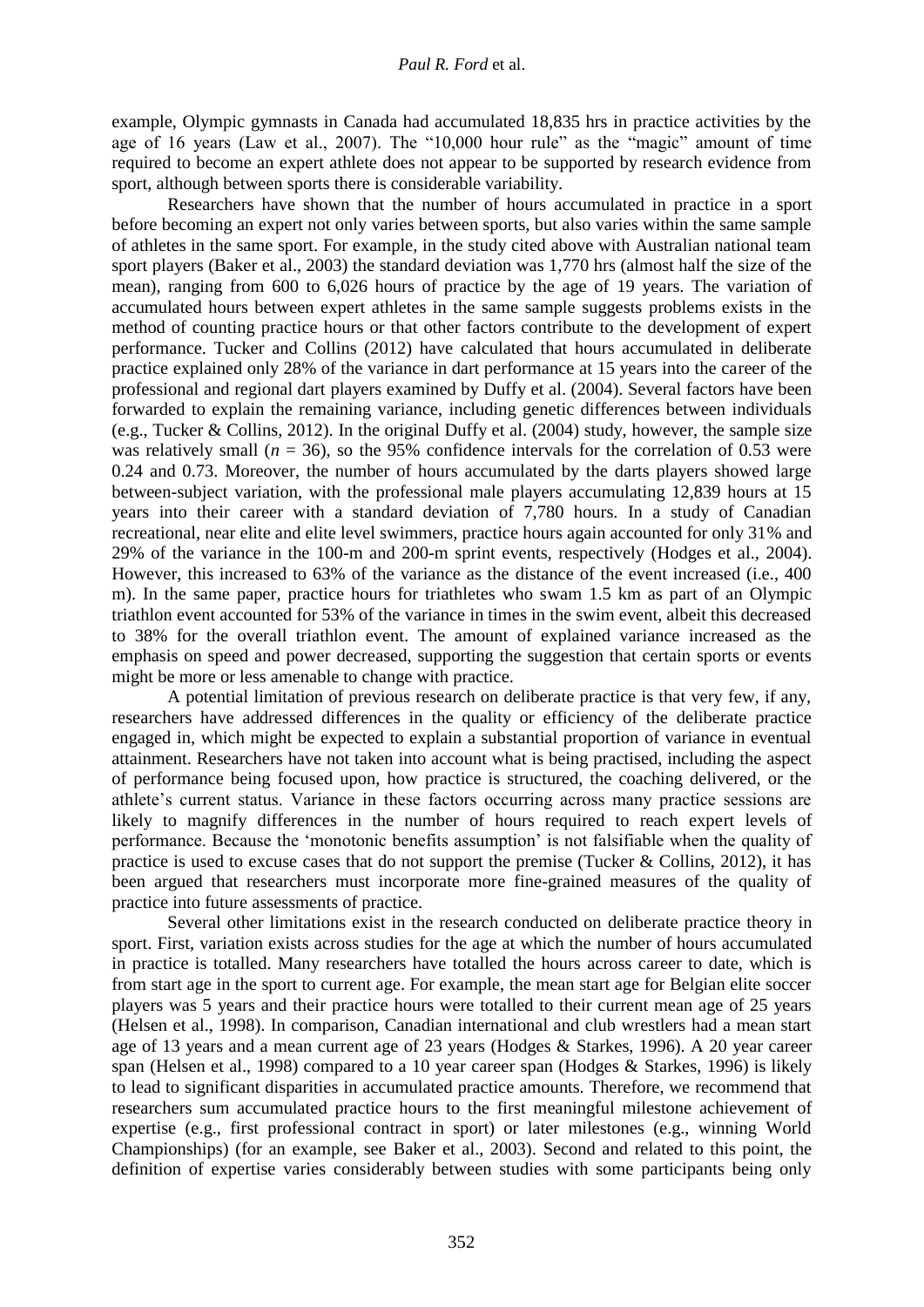semi-professional status or national rather than international calibre, or junior/youth level rather than adult elite. Both of these limitations could lead to unnecessary variation in the reported number of hours accumulated in practice by athletes in these studies. Third, participants in these studies are required to recall hours engaged in practice that occurred many years ago, which may lead to memory errors and bias that will impact variance in the total number of hours accumulated. Fourth, the sports themselves contain a range of characteristics that may affect the number of practice hours needed to be an elite performer. These characteristics include the nature and popularity of the sport, the attributes required to be an expert performer in the sport, the age when peak performance is typically reached, and the extent to which other performers accumulate practice in the domain.

## *Not all practice is deliberate*

In Table 30.1 we have differentiated four types of practice activities that are engaged in by athletes during training. Researchers have shown that a lot of athlete training is not deliberate practice. Based on estimates from weekly activity diaries, Hodges and Starkes (1996) reported that wrestlers invested significantly less practice time in sparring activities, which they rated as their most relevant activity for performance improvement, when compared to other activities that were deemed less relevant, such as warm-up. During training, many athletes engage in *maintenance practice activities*. These activities are designed to maintain their current level of performance, rather than improve it through deliberate practice (Krampe & Ericsson, 1996). During training, athletes also engage in *play activities* that are engaged in with the intention of fun and enjoyment or *competition activities* in which the intention is to win. Researchers have generally tallied the amount of time athletes have spent in all forms of training, as opposed to just deliberate practice activities. Given that training can consist of maintenance, play, competition, and deliberate practice, it is likely that the amount of actual deliberate practice engaged in by athletes has been overestimated.

| Activity             | Main intention                        | Other main characteristics           |
|----------------------|---------------------------------------|--------------------------------------|
| Deliberate practice  | To improve aspects of current         | Relevant to improving performance,   |
|                      | performance                           | effortful, not necessarily enjoyable |
| Maintenance practice | To maintain current performance level | Unknown                              |
| Play practice        | To experience fun, enjoyment, and     | Enjoyable                            |
|                      | improvement                           |                                      |
| Competition          | To win                                | Effortful, enjoyable                 |

Table 30.1 Four different types of practice activities that potentially comprise sport training but that differ with respect to the intention of the activity.

Competition activities are where the athlete must demonstrate their current performance, such as during match play in basketball. Ericsson et al. (1993) categorised competition as work activity and differentiated it from deliberate practice because it is time-constrained, motivated by external rewards, lacked repeated experiences or experimentation, and may lead to less performance improvement. However, a few researchers (e.g., Abernethy, Farrow, & Berry, 2003; Singer & Janelle, 1999) have stated that engagement in competition activity might contribute to the development and improvement of expert performance in sport. Many characteristics of competition activity in sport are difficult to recreate in practice. These include opponent characteristics, the size and structure of the activity, the influence of travel, venue and the crowd, or the frequent bouts of competition activity that occur over relatively short period of time, such as in tennis. Indeed, team sport athletes rate competition activity as highly relevant to improving their decision making and physical fitness (Baker et al., 2003), which may be consequences of its unique characteristics. Moreover, athletes who maintain cognitive control over their performance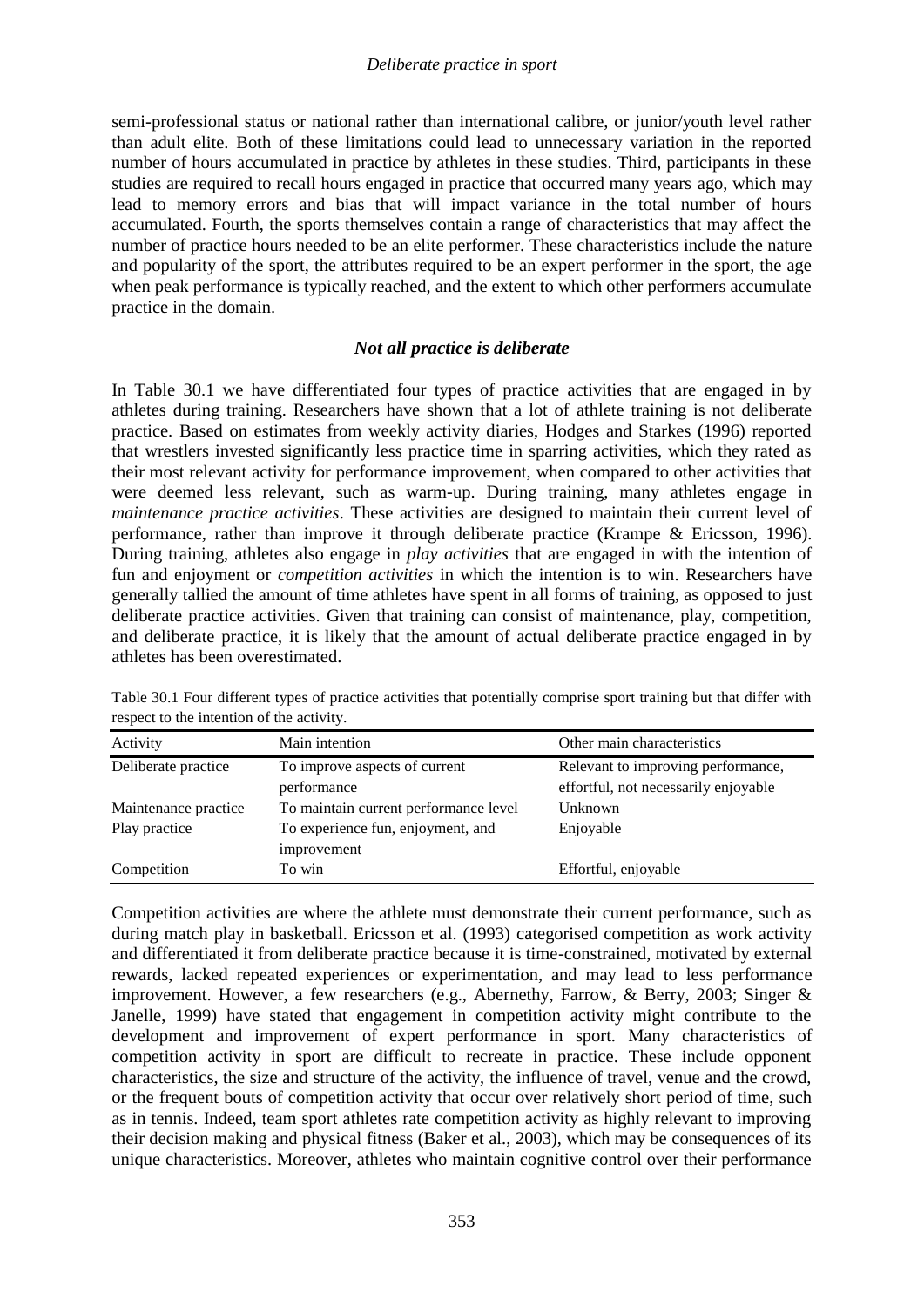(Ericsson, 2013a) may improve more so from competition compared to those who do not, but research is required on this activity to test these hypotheses.

### *Deliberate practice in sport and the enjoyment tenet*

In a number of studies, researchers have shown that athletes rate some types of practice as high for both their relevance to improving performance and high for enjoyment (e.g., Helsen et al, 1998; Hodge & Deakin, 1998; Hodges & Starkes, 1996; Starkes et al., 1996). These data do not fit with the original definition of deliberate practice as being an activity that is highly relevant to improving performance and not inherently enjoyable when compared to other activities. In these early studies, athletes rated sport-specific games and practice as enjoyable, as well as working with a coach. In contrast, it was only general fitness activities (e.g., strength or flexibility training) that fitted the original definition of deliberate practice as being high in relevance and low in inherent enjoyment. A number of reasons have been forwarded to explain why athletes retrospectively rate sport-specific practice activities as enjoyable. First and as above, training can consist of maintenance, play, competition, and deliberate practice activities, so that many activities do not meet the definition of deliberate practice, but are included in these ratings. Second, Ericsson (1996) stated that sport is an inherently social activity and athletes might be rating this social interaction during the activity as enjoyable. In counter to this argument though, sport-specific practice in individual sports, such as figure skating, has also been rated as highly enjoyable. Third, it is possible that athletes might be rating the consequences of the activity as enjoyable, such as improved performance, rather than their in-the-moment enjoyment during the activity (Ericsson, 1996). When these two variables have been differentiated, ratings of enjoyment are generally lower (Hodges et al., 2004; Ward et al., 2007). Fourth, it is possible that the method of retrospectively rating activities that have been engaged in some time ago into a single aggregate score might lead to misperceptions (Coughlan, Williams, McRobert, & Ford, 2014).

In the study of elite triathletes and swimmers detailed earlier, a diary study of all physical activities engaged in during a typical training week revealed enjoyment to be only weakly or not at all correlated to relevance and effort (*r*s<.1; Hodges et al., 2004). For example, a run on one day was perceived as high in effort and relevant to improving performance, but not enjoyable, whereas a similar run the following day received similar ratings for relevance and effort, yet this time was perceived as enjoyable. These ratings were collected soon after the event was completed, were verified with questionnaire data, and the inherent enjoyment of the activity was separated from general feelings of satisfaction with its outcome. Based on these data there is reason to recommend that enjoyment should not be seen as a defining criteria for whether practice is "deliberate" or not. Certain deliberate practice activities, such as those designed to improve weaknesses (e.g., Coughlan et al., 2014) or physical attributes (e.g., weight training, Hodges & Starkes, 1996) are generally not perceived as inherently enjoyable, whereas others are generally rated as more enjoyable, such as sport-specific tactical practice (e.g., Helsen et al., 1998).

## *Children and deliberate practice*

The 'monotonic benefits assumption' has led to the popular belief that the start of engagement in deliberate practice in a sport should occur very early in childhood. However, in the theory, Ericsson et al. (1993) explicitly outline a pre-deliberate practice phase of participation. The first phase of participation in a domain was argued to "…begin with an individual's introduction to activities in the domain and end with the start of instruction and deliberate practice" (Ericsson et al., 1993, p. 369). It was proposed that "…interested individuals need to be engaging in the domain and motivated to improve performance before they begin deliberate practice" (p. 371). The inclusion of this early, pre-deliberate practice stage was mainly based on a collection of interviews edited by Bloom (1985) about the personal skill development of young adult expert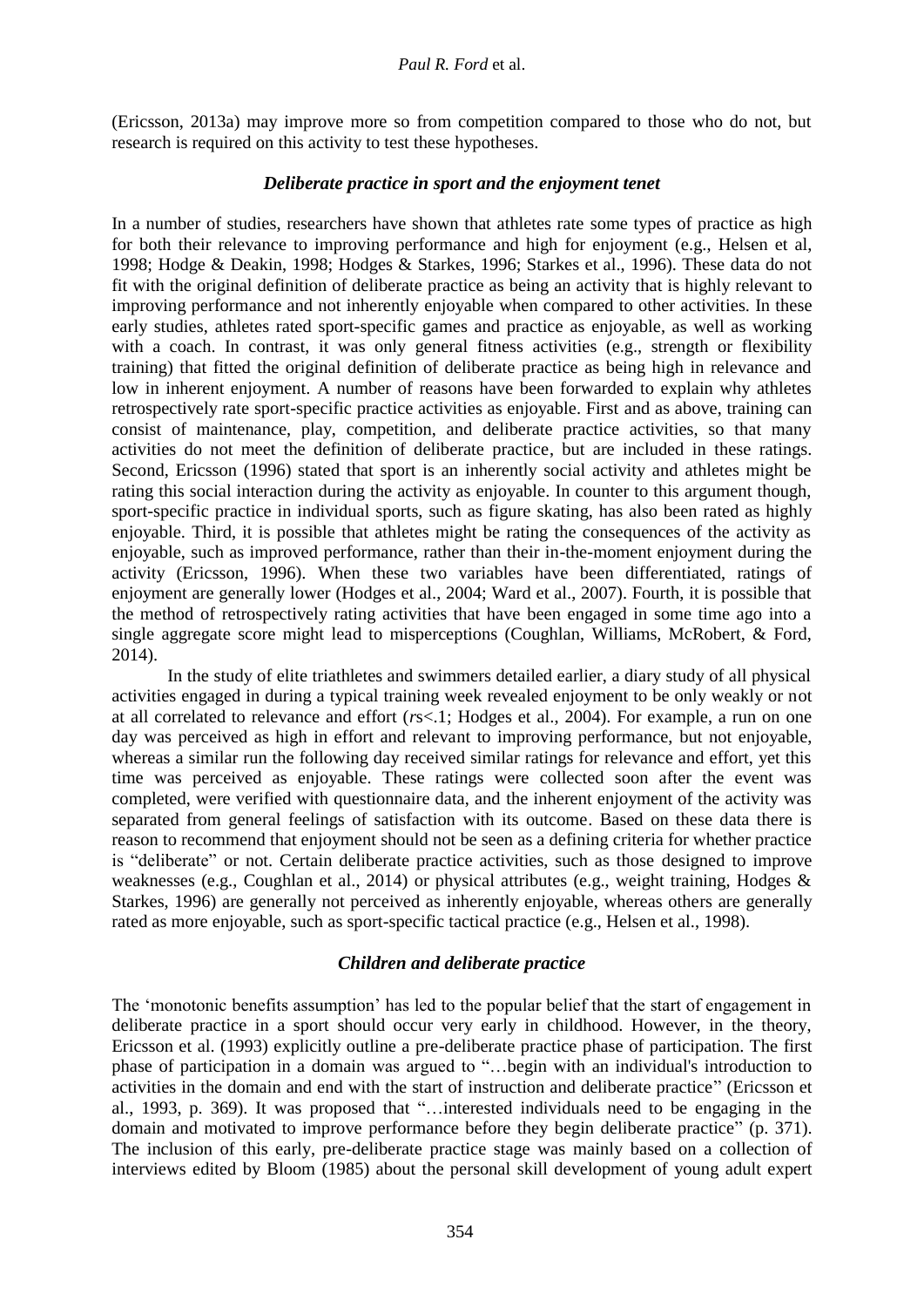performers across a range of domains in North America. The interviewees included professional tennis players (Monsaas, 1985) and Olympic swimmers (Kalinowski, 1985). Across domains, playful, exploratory and fun activities defined the early or childhood stage of participation, with more serious training starting later in childhood or in early adolescence.

A number of researchers have recommended that youth athletes delay the start of engagement in deliberate practice in a single sport until early adolescence (for reviews, see Côté, Baker, & Abernethy, 2003; 2007; Côté et al., 2012). Childhood engagement in intense deliberate practice and competition in a single sport (known as the 'early specialisation' pathway) has been hypothesised to lead to negative motivational consequences, including reduced enjoyment, overtraining, dropout, burnout and overuse injuries (Baker, 2003; Baker, Cobley, & Fraser-Thomas, 2009; DiFiori et al., 2014; Wiersma, 2000). Some researchers have investigated the consequences for athletes who engaged in an 'early specialisation' pathway. For example, Olympic gymnasts in Canada who engaged in this pathway reported health and injury problems (Law et al., 2007), whereas elite adolescent tennis players cited high training loads, spending too much time in the sport, and a sole focus as some of the multiple reasons for their burnout and dropout (Gould, Tuffey, Udry, & Loehr, 1996; see also Kenttä, Hassmén, & Raglin, 2001; Strachan, Côté, & Deakin, 2009).

In contrast to early engagement in deliberate practice in a single sport, a recommendation has been to keep childhood engagement in playful activity until early adolescence (for reviews, see Côté et al., 2003; 2007; 2012). Playful activity in sport is fun and enjoyable, intrinsically motivating, led by the child and often involves modified versions of the competition format of the sport to meet their needs (also termed 'deliberate play'; Côté, 1999; Côté & Hay, 2002). It includes activities such as street soccer, backyard basketball or mini versions of golf and tennis. Initial and childhood engagement in sport-specific playful activity is hypothesised to benefit skill acquisition, attainment and the intrinsic motivation of participants (e.g., Côté, Murphy-Mills & Abernethy, 2012). In soccer, there has been some evidence in support of the relationship between early engagement in soccer-specific play and later attainment of skill. The amount of soccerspecific play in childhood was greater for adult players with superior decision making skills compared to those with inferior skills (Roca, Williams, & Ford, 2012) and those that signed professional contracts in late adolescence compared to those who did not (Ford et al., 2009). Moreover, both Australian Rules football players (Berry, Abernethy, & Côté, 2008) and Australian Olympic team sport players (Baker et al., 2003) who had superior decision making skills engaged in more playful activities across a number of similar sports during childhood when compared to those with inferior skills. However, Ward et al. (2007) failed to show a relationship between amount of time in play and skill level among elite and recreational youth players. It has been argued that modified versions of the competition format of the sport (e.g., small-sided games) that occur during playful activity contain conditions that promote acquisition of the skills required during later competition performance. Moreover, the 'power law of practice' describes the repeated finding that in the early stages of engagement in a domain there is a relatively rapid improvement in performance, whereas sometime later performance improvement begins to plateau (Newell & Rosenbloom, 1981). It may be that in sport, childhood engagement in playful activity leads to a relatively rapid improvement in performance and motivation. When performance begins to plateau sometime later, future expert performers start to plan and engage in deliberate practice to continue improving their performance.

Childhood sport engagement in playful activity has been hypothesised to lead to positive motivational consequences, including enhanced enjoyment, intrinsic motivation, commitment and perseverance. Few researchers have examined the motivational consequences of childhood engagement in playful activity, particularly for expert adult athletes. An exception to this was a study of elite adolescent soccer players in the United Kingdom (Hendry et al., 2014). Based on estimates of practice and play across three different age groups (up until age 17 years), no relationship was shown between measures of intrinsic motivation and the amount of childhood engagement in soccer-specific play or practice. There was evidence that among the oldest age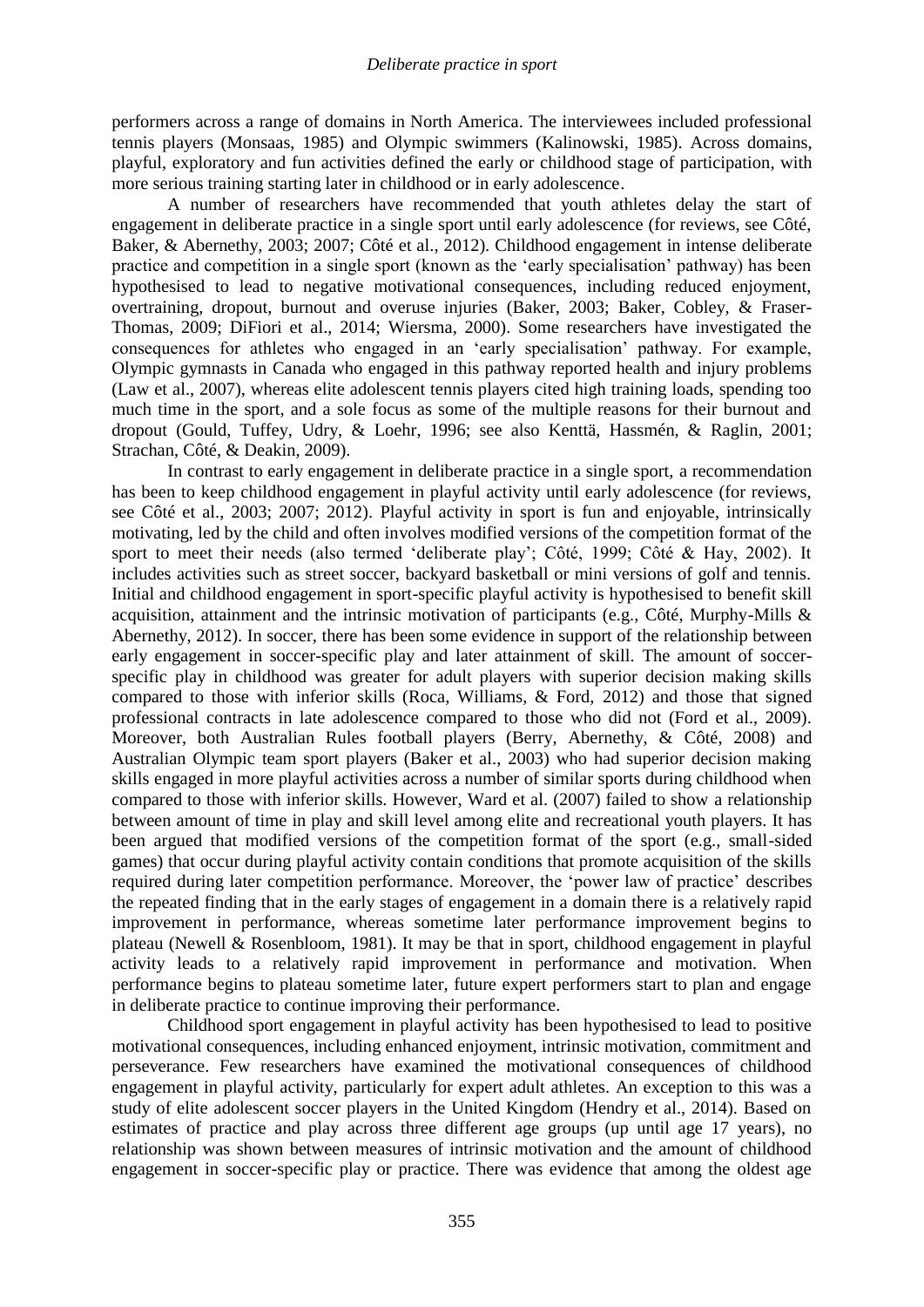group only (i.e., aged 17 years) the years in the elite system were negatively related to current measures of intrinsic motivation, although this might simply be related to the development system, rather than a lack of time in play, or too much practice. Further research is needed to study the link between early childhood engagement in playful activity and motivational outcomes. Longitudinal studies would be the best method to chart the relationship between activity amounts and their impact on both later success and motivation.

Another proposal has been that childhood engagement should entail the sampling of a number of different sports ('early diversification'; Côté et al., 2003; 2007; 2012, see also Jayanthi, Pinkham, Dugas, Patrick, & La Bella, 2012; Mostafavifar, Best, & Myer, 2013; Wojtys, 2013). The childhood activities of some expert athletes have been characterised by engagement in a number of sports, including the primary sport in which they became an expert (Baker, et al., 2003; Berry, et al., 2008; Carlson, 1986; Côté, 1999; Monsaas, 1985; Soberlak & Côté, 2003). In some sports, such as the winter sport of skeleton (Bullock et al., 2009), a late start age in adolescence is relatively common, being preceded by earlier activity in other sports that presumably develop attributes later required in the primary sport (e.g., sprinting transferring to skeleton). Diversity in activities during childhood is predicted to foster motivation by protecting participants against burnout, dropout and overuse injuries, whilst benefitting skill acquisition through the transfer of attributes between sports. Some transfer of attributes has been shown to occur between sports with similar elements, but less so between those with different elements (e.g., Causer & Ford, 2014). The link between engagement in a number of sports in childhood and motivation is yet to receive systematic attention.

## **Deliberate practice in sport in the 21st Century**

In this final section, we detail the parts of deliberate practice that we consider to be the essential components of the acquisition and improvement of expert performance in sport.

## *Deliberate practice is necessary to improve performance beyond plateaus*

For expert adult and elite adolescent athletes, systematic and consistent engagement in effortful deliberate practice activity is the optimal way to improve upon performance and achievements. It is well established that practice and performance show a strong positive relationship and it is one of the most robust findings in behavioural science (Davids & Baker, 2007). There is a need for researchers to show how deliberate practice causes improvements in performance and its underlying attributes that are beyond those found from engagement in other types of practice activities. For example, performance improvements were examined in expert and intermediate Gaelic football players practicing two different types of kick across pre-, post-, and retention tests surrounding four practice sessions (Coughlan et al., 2014). During the practice sessions, the expert Gaelic football players self-selected to practice the kick they were weaker at. In the delayed retention test that occurred six weeks after practice finished, they had significantly improved their weaker kick score by 17% when compared to their pre-test score. In contrast, the intermediate group self-selected to practice their stronger kick and did not improve between the pre- and retention test (see Figure 30.2).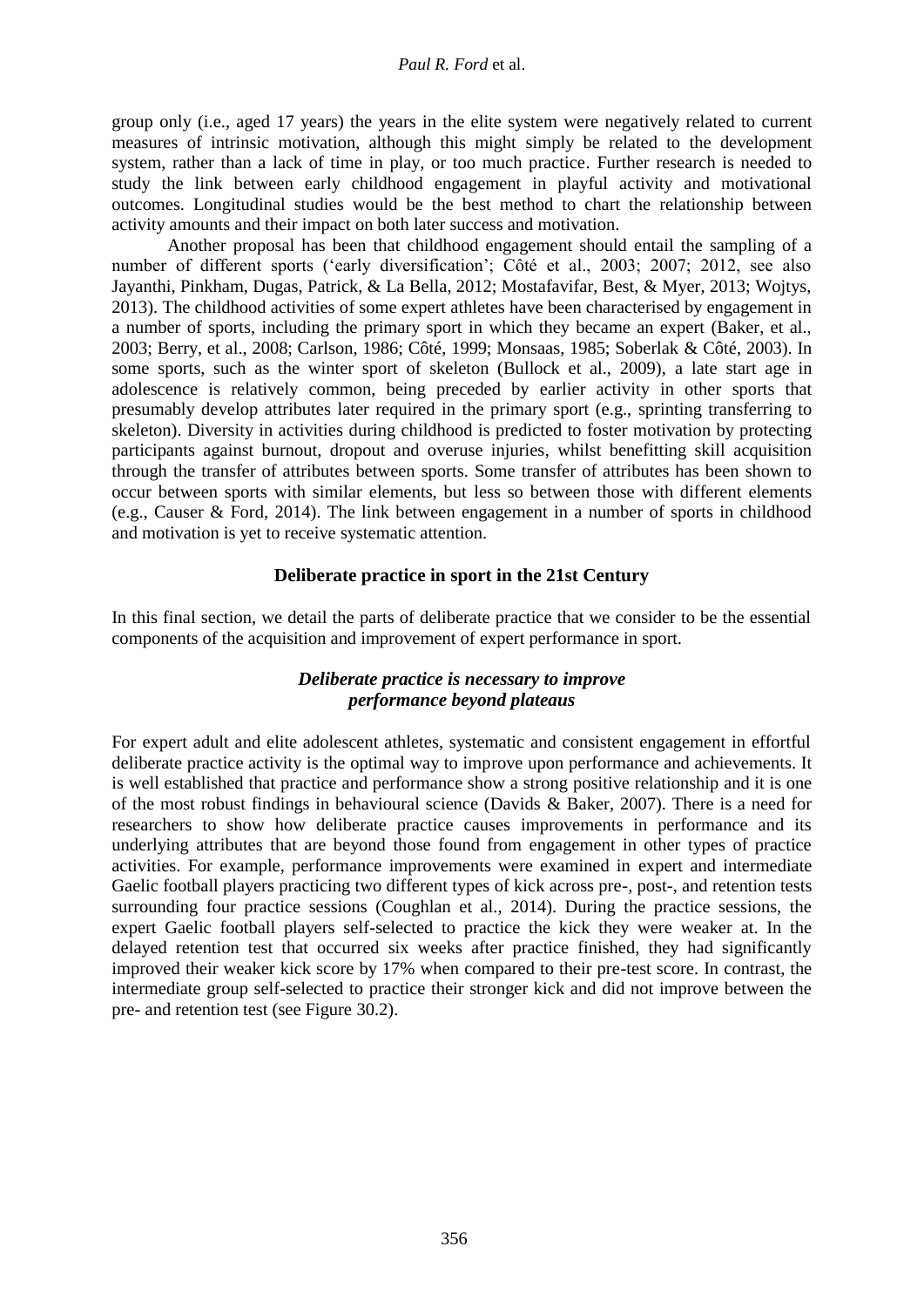

*Figure 30.2* Mean (SD) outcome scores (out of 30 points) for the (a) weaker and (b) stronger kicks of the expert intermediate, and expert control groups for the pre-test, post-test, and retention test (Coughlan et al., 2014).

Moreover, the expert players rated their practice as more effortful and less enjoyable compared to the intermediate group, supporting those predictions in deliberate practice theory. Measuring deliberate practice activity whilst athletes engage in it and recording the associated adaptations, perhaps in a longitudinal manner, are arguably preferable methods to measuring it retrospectively.

#### *Deliberate practice has to be of sufficient quality*

The quality of practice will have a major effect on the amount of performance improvement achieved. Factors influencing the quality of the activity include the relevance to improving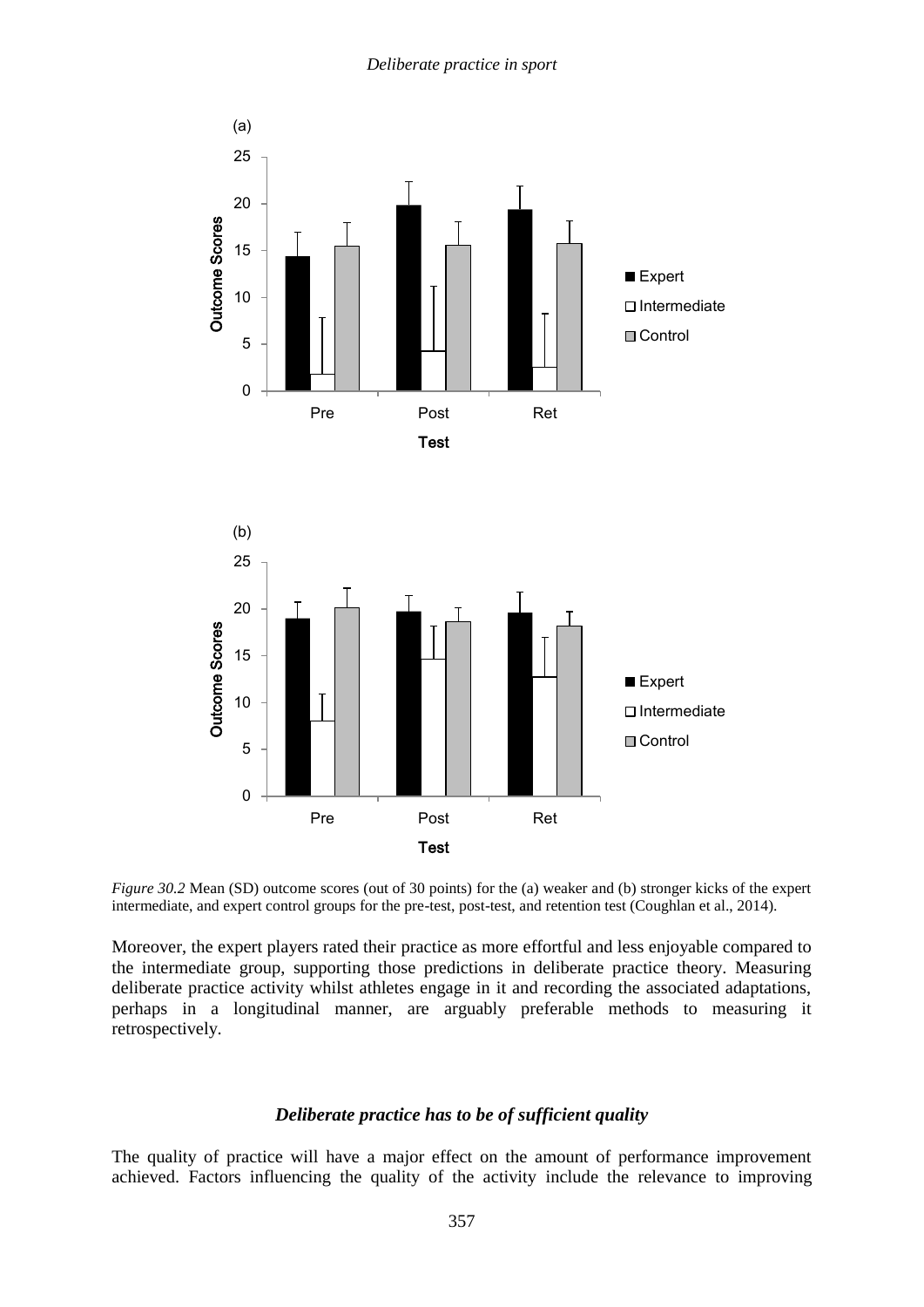current performance of the aspect being practiced. It includes the effort invested in the activity and the associated recovery. Moreover, the quality of the activity is influenced by the structure of the practice and the augmented information provided during it, as well as the athlete's current state in terms of skill level, age, fitness etc. Expert adult and elite adolescent athletes should be engaging in high amounts of quality deliberate practice during training each day, week, month and year. Measuring the quality of practice and providing clear hypotheses about how it differentiates those who become expert performers from those who do not should be a key focus for future research.

## *Expert athletes engage in a deliberate environment, not just in practice*

Researchers have generally taken the view that deliberate practice in sport only occurs during training sessions. However, other activities can be made to and do contain the characteristics of deliberate practice. These include team meetings and reflective team debriefs (Richards, Collins, & Mascarenhas, 2012), athletes observing their sport live or on television, physical fitness training (e.g., Baker et al., 2003; Helsen et al., 1998), competition (e.g., Singer & Janelle, 1999), reflection (e.g., Coughlan, Williams, & Ford, in preparation), recovery practices (e.g., Gill, Beaven, & Cook, 2006; Versey, Halson, & Dawson, 2013), diet and nutrition (e.g., Taylor et al., 2012), and performance analysis sessions (Baker et al., 2003; Helsen et al., 1998; Richards et al., 2012). In these activities, when the intention of the activity is the improvement of specific and key aspects of current performance and the engagement is effortful, then these activities contain the characteristics of deliberate practice. Expert adult and late adolescent elite athletes are hypothesised to engage in all of these activities with the intention of performance improvement. Many of these activities occur during an athlete's time at their sport's organisation, whereas some of these activities occur during the athlete's personal life, such as diet and nutrition, recovery and sleep. These activities in combination have been termed the *deliberate environment* (Ford, Hodges, & Williams, 2013)*.* In a deliberate environment, the majority of decisions and behaviours made by and for athletes across their sporting and personal life are goal-directed and optimised towards improving their competition performance. There has been anecdotal evidence that expert athletes engage in such a deliberate environment during their career (e.g., Farah, 2013; White, 2013). Professional sports organisations play a key role in designing, creating, supporting, managing and improving this deliberate environment (e.g., *deliberate programming*, Bullock et al., 2009). In a deliberate environment, the hours spent in all of these activities, including recovery from them, are predicted to be relatively high, increasing from lower amounts in adolescence to higher amounts in adulthood. The "litmus test" of each activity is the amount of improvement to competition performance and its underlying attributes that it causes.

## **Summary**

Deliberate practice is both a scientific theory and an activity engaged in by some athletes. As a scientific theory, it has led to a large body of research and has entered popular culture. The main focus of the research and its translation to popular culture has been on the number of hours that expert performers engage in practice across their development. The theory and this research have done much to advance understanding of how expert performance in a domain is acquired and improved upon. Generally, expert performers in sport have accumulated more hours in practice and other developmental activities by the time they achieve that milestone when compared to lesser-skilled performers. The focus on counting the number of hours has led to criticisms of the theory and research, as well as misunderstandings of it in popular culture (i.e., the "10,000 hour rule").

Another focus of the research has been on the characteristics of deliberate practice when compared to other activities. It was originally rated as being more relevant to improving key aspects of current performance, more effortful, yet relatively low in inherent enjoyment (Ericsson et al., 1993). Researchers have shown that athletes rate fitness activities as highly relevant to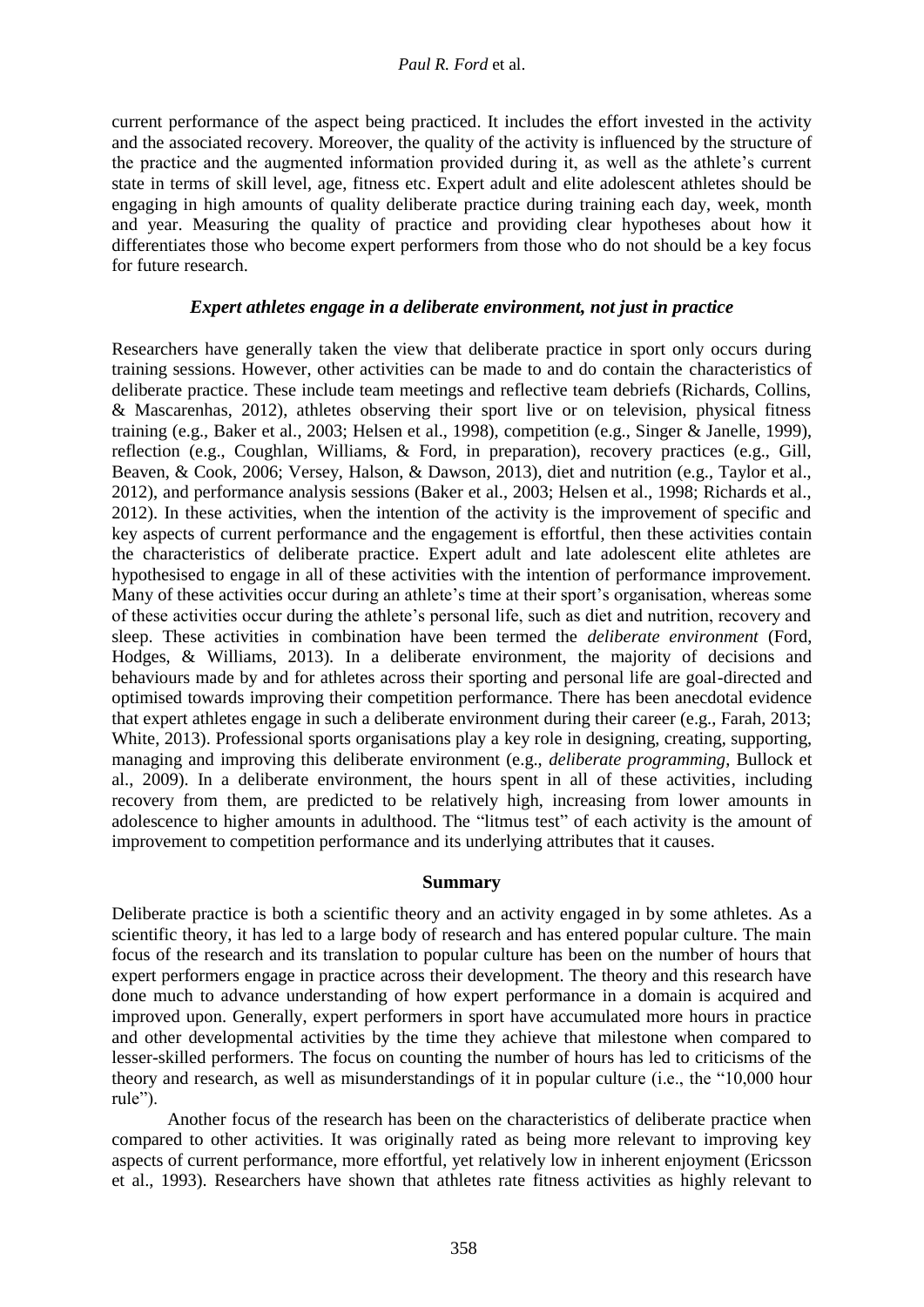improving performance and as less enjoyable than other activities, in line with original conceptions of enjoyment in deliberate practice theory. However, most researchers have shown that expert athletes rate sport-specific practice as relevant to improving future performance, but as highly enjoyable. Moreover, expert athletes often have a period of engagement in enjoyable playful activity in their sport or across sports during childhood and prior to the start of meaningful engagement in deliberate practice in their primary sport.

In the near future, researchers will continue to debate the merits and weaknesses of deliberate practice theory. It is likely that there will be new research designs that allow better insight into the types of practice and activities that best predict performance over short and long time-scales, as well as continuation in sport (e.g., motivation). Researchers should seek to measure deliberate practice and its effects as athletes engage in it, preferably across long timescales. Another area for further research is to determine the optimal developmental time points to specialize and engage in deliberate practice activities, as well as the continued investigation of the consequences of childhood engagement in a variety of sports or activities that vary in their formal structure and goals, such as play or competition.

#### **References**

- Abernethy, B., Farrow, D., & Berry, J. (2003). Constraints and issues in the development of a general theory of expert perceptual-motor performance: A critique of the deliberate practice framework. In J. L. Starkes & K. A. Ericsson (Eds.), Expert performance in sports: Advances in research in sport expertise (pp. 349-369). Champaign, IL: Human Kinetics.
- Baker, J. (2003). Early specialization in youth sport: A requirement for adult expertise? *High Ability Studies, 14*, 85-94.
- Baker, J, Cobley, S., & Fraser-Thomas, J. (2009). What do we know about early sport specialization? Not much! *High Ability Studies, 20*, 77–89.
- Baker, J., Côté, J., & Abernethy, B. (2003). Sport specific practice and the development of expert decision-making in team ball sports. *Journal of Applied Sport Psychology, 15,* 12-25.
- Baker, J., Côté., J., & Abernethy, B. (2003). Learning from the experts: Practice activities of expert decision makers in sport. *Research Quarterly for Exercise and Sport, 74*, 342-347.
- Baker, J. & Young, B. (2014). 20 years later: Deliberate practice and the development of expertise in sport. *International Review of Sport and Exercise Psychology, 7, 135-157...*
- Berry, J., Abernethy, B., & Côté., J. (2008). The contribution of structured activity and deliberate play to the development of expert perceptual and decision-making skill. *Journal of Sport & Exercise Psychology, 30,* 685-708.
- Bloom, B. S. (1985). *Developing talent in young people.* New York: Ballantine.
- Bullock, N., Gulbin, J. P., Martin, D. T., Ross, A., Holland, T., & Marino, F. (2009). Talent identification and deliberate programming in skeleton: Ice novice to Winter Olympian in 14 months. *Journal of Sports Sciences, 27*, 397-404.
- Causer, J. & Ford, P. R. (2014). "Decisions, decisions, decisions": transfer and specificity of decision making skill between sports. *Cognitive Processing.* Online First Publication, January 11, 2014. doi: 10.1007/s10339-014-0598-0.
- Côté, J. (1999). The influence of the family in the development of talent in sport. *The Sport Psychologist, 13*, 395-417.
- Côté, J., Baker, J., & Abernethy, B. (2003). From play to practice: A developmental framework for the acquisition of expertise in team sports. In J. Starkes & K.A. Ericsson (Eds.), *Expert performance in sports: Advances in research on sport expertise* (pp. 89-110). Champaign, IL: Human Kinetics.
- Côté, J., Baker, J. & Abernethy, B. (2007). Play and practice in the development of sport expertise. In G. Tenenbaum& R.C. Eklund (Eds.), *Handbook of sport psychology* (3rd ed., pp. 184-202). New York: Wiley.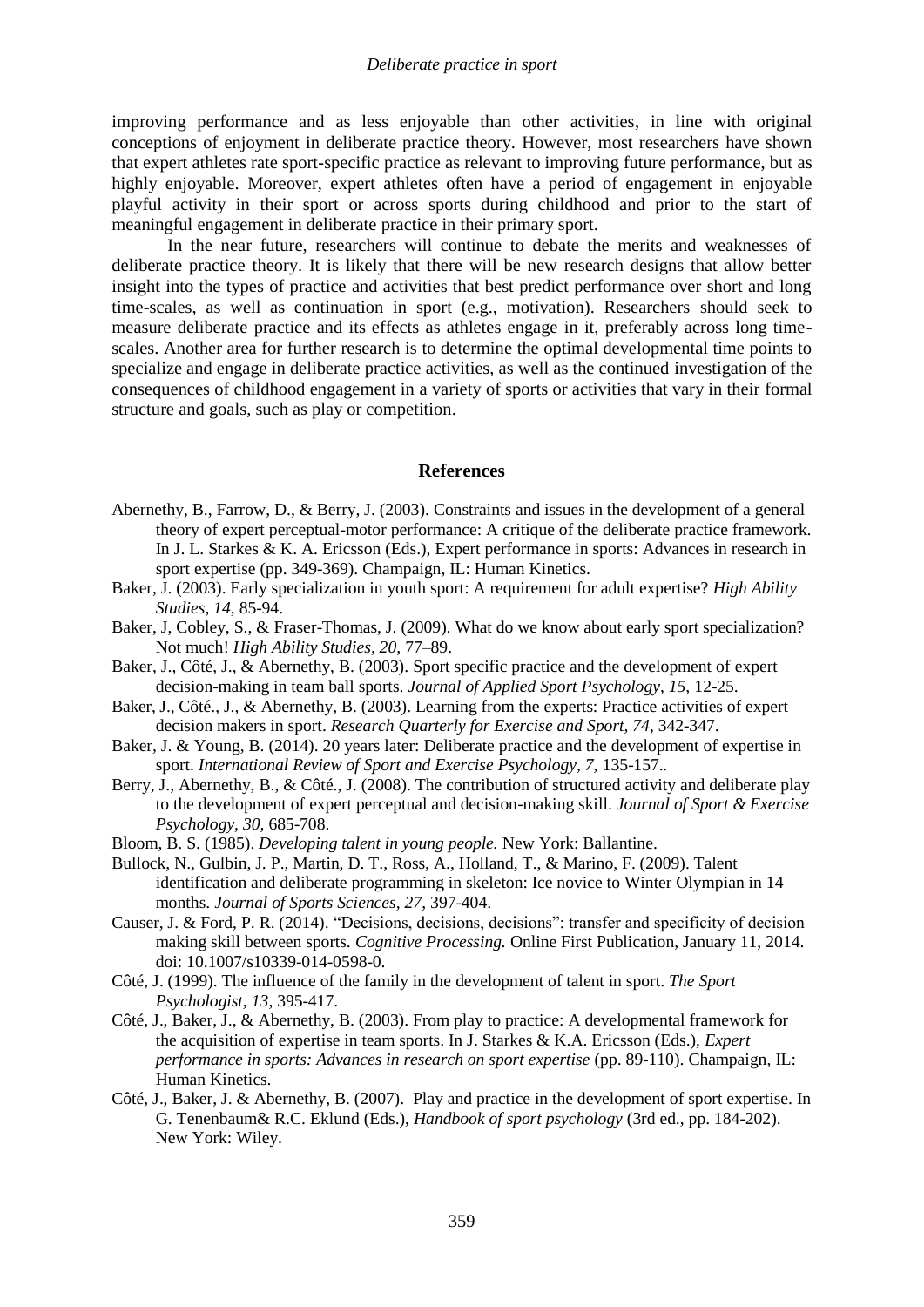- Côté, J., & Hay, J. (2002). Children's involvement in sport: A developmental perspective. In J. M. Silva & D. Stevens (Eds.), *Psychological foundations of sport* (pp. 484–502). Boston: Allyn and Bacon.
- Côté, J., Murphy-Mills, J. & Abernethy, B. (2012).The development of skill in sport. In A.M. Williams & N.J. Hodges (Eds.), *Skill acquisition in sport: Research, theory and practice* (pp. 269-286). London: Routledge. Second edition.
- Coughlan, E. K., Williams, A. M., & Ford, P. R. (in preparation). Deliberate practice and reflective practice during skill acquisition by expert and intermediate performers.
- Coughlan, E. K., Williams, A. M., McRobert, A. P., & Ford, P. R. (2014). How experts practice: A novel test of deliberate practice theory. *Journal of Experimental Psychology: Learning, Memory, and Cognition, 40,* 449-458.
- Davids, K. & Baker, J. (2007). Genes, environment and sport performance: Why the nature-nurture dualism is no longer relevant. *Sports Medicine, 37*, 961-980.
- DiFiori, J. P., Benjamin, H. J., Brenner, J. S., Gregory, A, Jayanthi, N, Landry, G. L. et al. (2014). Overuse injuries and burnout in youth sports: A position statement from the American Medical Society for Sports Medicine. *British Journal of Sports Medicine, 48*, 287–288.
- Duffy, L.J., Baluch, B., & Ericsson, K.A. (2004). Dart performance as a function of facets of practice amongst professional and amateur men and women players. *International Journal of Sport Psychology, 35*, 232-245.
- Ericsson, K. A. (Ed.) (1996). *The road to excellence: The acquisition of expert performance in the arts and sciences, sports and games*. Hillsdale, NJ: Lawrence Erlbaum.
- Ericsson, K. A. (2003). The development of elite performance and deliberate practice: An update from the perspective of the expert-performance approach. In J. Starkes & K.A. Ericsson (Eds.), *Expert performance in sport: Recent advances in research on sport expertise* (pp. 49-81). Champaign, IL: Human Kinetics.
- Ericsson, K. A. (2006). The influence of experience and deliberate practice on the development of superior expert performance. In K. A. Ericsson, N. Charness, P. Feltovich, & R. R. Hoffman, R. R. (Eds.),*Cambridge handbook of expertise and expert performance* (pp. 685-706). Cambridge, UK: Cambridge University Press.
- Ericsson, K. A. (2007). Deliberate practice and the modifiability of body and mind: Toward a science of the structure and acquisition of expert and elite performance. *International Journal of Sport Psychology, 38,* 4-34.
- Ericsson, K. A. (2013a). Why expert performance is special and cannot be extrapolated from studies of performance in the general population: A response to criticisms. *Intelligence*. http://dx.doi.org/10.1016/j.intell.2013.12.001
- Ericsson, K. A. (2013b). Training history, deliberate practice and elite sports performance: An analysis in response to Tucker and Collins review - what makes champions? *British Journal of Sports Medicine, 47,*533–535.
- Ericsson, K. A., Krampe, R. T., & Tesch-Römer, C. (1993).The role of deliberate practice in the acquisition of expert performance. *Psychological Review, 100,* 363-406.
- Ericsson, K. A. & Towne, T. J. (2010).Expertise.*WIREs Cognitive Science, 1*, 404-416.
- Everitt, B. S. & Skrondal, A. (2012). *The Cambridge dictionary of statistics*. Cambridge, UK: Cambridge University Press.
- Farah, M. (2013, 7 October). Mo Farah: moving into a house full of Kenyan runners changed my whole attitude to training and racing. *The Telegraph.* Retrieved from <http://www.telegraph.co.uk/sport/othersports/athletics/>
- Ford, P. R., Carling, C., Garces, M., Marques, M., Miguel, C., Farrant, A., Stenling, A., et al. (2012). The developmental activities of elite soccer players aged under-16 years from Brazil, England, France, Ghana, Mexico, Portugal and Sweden. *Journal of Sports Sciences, 30*, 1653-1663.
- Ford, P. R., Hodges, N. J., & Williams, A. M. (2013).Creating champions: The development of expertise in sports. In S. B. Kaufman (Ed.), *Beyond talent: The complexity of greatness* (pp.391-414). Oxford: Oxford University Press.
- Ford, P. R., Ward, P., Hodges, N. J., & Williams, A. M. (2009). The role of deliberate practice and play in career progression in sport: the early engagement hypothesis. *High Ability Studies, 20*, 65-75.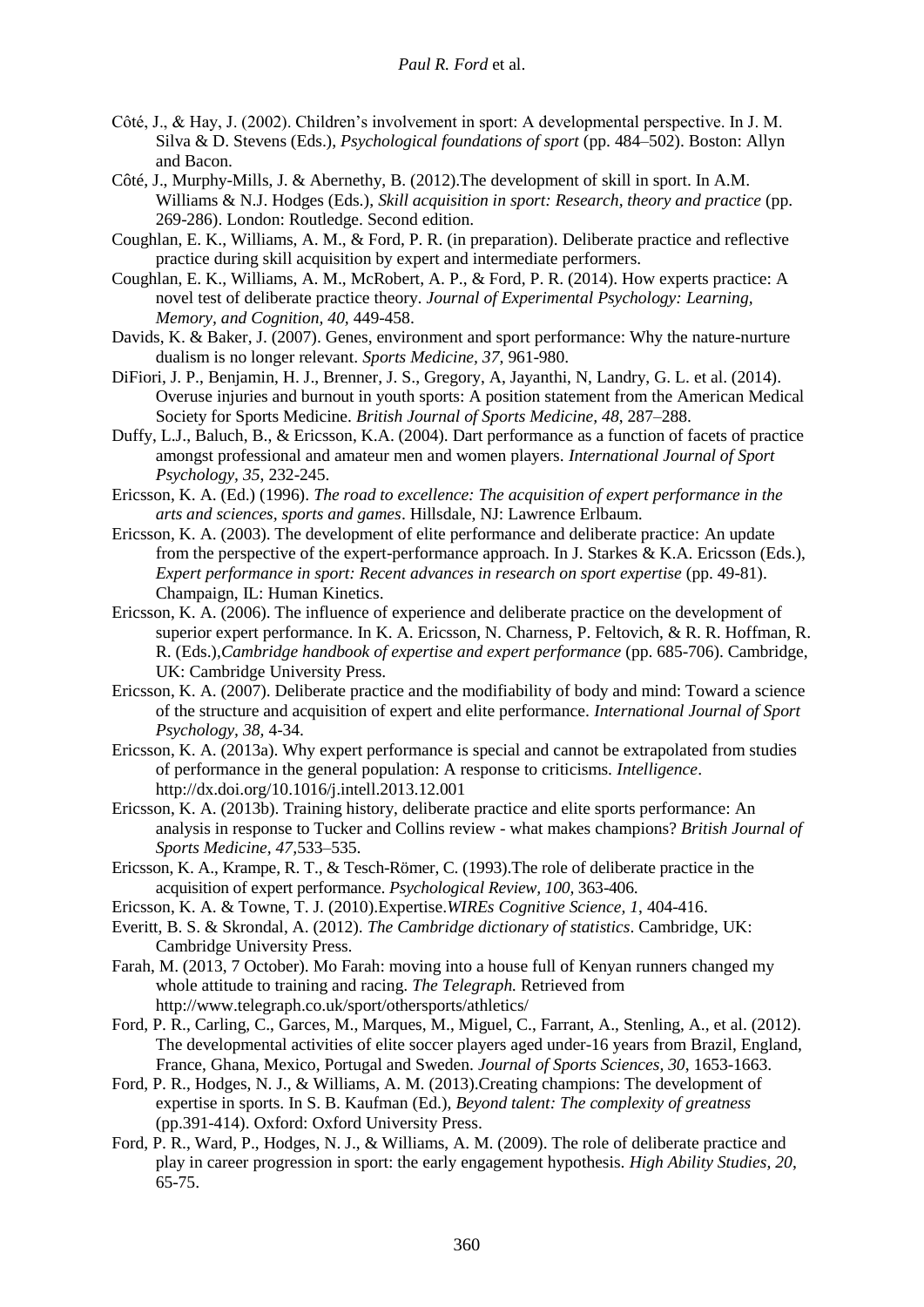- Gill, N. D., Beaven, C. M., & Cook, C. (2006). Effectiveness of post-match recovery strategies in rugby players. *British Journal of Sports Medicine, 40*, 260–263.
- Gladwell, M. (2008).*Outliers: The story of success*. Boston: Little, Brown and Company.
- Goode, S. L. & Magill, R. A. (1986). Contextual interference effects in learning three badminton serves. *Research Quarterly for Exercise and Sport, 57*, 308-314.
- Gould, D., Tuffey, S., Udry, S., & Loehr, J. (1996). Burnout in competitive junior tennis players: A quantitative psychological assessment. The Sport Psychologist, 10, 322-340.
- Hambrick, D. Z., Oswald, F. L., Altmann, E. M., Meinz, E. J., Gobet, F. &Campitelli, G. (2013). Deliberate practice: Is that all it takes to become an expert? *Intelligence*. <http://dx.doi.org/10.1016/j.intell.2013.04.001>
- Helsen, W. F., Starkes, J. L., & Hodges, N. J. (1998).Team sports and the theory of deliberate practice. *Journal of Sport and Exercise Psychology*, *20*, 12-34.
- Hendry, D. T., Crocker, P. R. E., & Hodges, N. J. (2014). Practice and play as determinants of selfdetermined motivation in youth soccer players. *Journal of Sports Sciences*. DOI: 10.1080/02640414.2014.880792
- Hodge, T., & Deakin, J. (1998). Deliberate practice and expertise in the martial arts: The role of context in motor recall. *Journal of Sport and Exercise Psychology*, *20*, 260-279.
- Hodges, N. J., Kerr, T., Starkes, J. L., Weir, P. L., & Nananidou, A. (2004). Predicting performance times from deliberate practice hours for triathletes and swimmers: What, when, and where is practice important? *Journal of Experimental Psychology: Applied, 10*, 219-237.
- Hodges, N. J., & Starkes, J. L. (1996).Wrestling with the nature of expertise: A sport-specific test of Ericsson, Krampe and Tesch-Römer's (1993) theory of "deliberate practice". *International Journal of Sport Psychology*, *27*, 400-424.
- Jayanthi, N., Pinkham, C., Dugas, L., Patrick, B., & LaBella, C. (2012). Sports specialization in young athletes: Evidence-based recommendations. *Sports Health, 5*, 251-257.
- Jones, C. (2012, July 4). How Andy Murray turned a second serve into his lethal weapon. *The London Evening Standard.* Retrieved fro[m http://www.standard.co.uk/sport/wimbledon](http://www.standard.co.uk/sport/wimbledon)
- Kalinowski, A. G. (1985). The development of Olympic swimmers. In B. S. Bloom (Ed.), *Developing talent in young people* (pp. 139-192). New York: Ballantine.
- Kenttä, G., Hassmén, P. & Raglin, J. S. (2001). Training practices and over-training syndrome in Swedish age-group athletes. *International Journal of Sports Medicine, 22*, 460-465.
- Krampe, R. T. & Ericsson, K. A. (1996). Maintaining excellence: Deliberate practice and elite performance in young and older pianists. *Journal of Experimental Psychology: General, 125*, 331-359.
- Law, M., Côté, J. & Ericsson, K. A. (2007). Characteristics of expert development in rhythmic gymnastics: A retrospective study. *International Journal of Sport and Exercise Psychology, 5*, 82-103.
- Lonsdale, C., Hodge, K., & Rose, E. A. (2008). The behavioural regulation in sport questionnaire: Instrument development and initial validity evidence. *Journal of Sport & Exercise Psychology, 20*, 323–355.
- Monsaas, J. A. (1985). Learning to be a world-class tennis player. In B. S. Bloom (Ed.), *Developing talent in young people* (pp. 211-269). New York: Ballantine.
- Mostafavifar, A. M., Best, T. M., & Myer, G. D. (2013). Early sport specialisation, does it lead to long-term problems? *British Journal of Sports Medicine, 47*, 1060-1061.
- Newell, A., & Rosenbloom, P. S. (1981).Mechanisms of skill acquisition and the law of practice. In J. R. Anderson (Ed.), *Cognitive skills and their acquisition*, pp. 1-55. Hillsdale, NJ: Erlbaum.
- Richards, P., Collins, D., & Mascarenhas, D. R. D. (2012). Developing rapid high-pressure team decision-making skills. The integration of slow deliberate reflective learning within the competitive performance environment: A case study of elite netball. *Reflective Practice, 13*, 407–424.
- Roca, A., Williams, A. M., & Ford, P. R. (2012). Developmental activities and the acquisition of superior anticipation and decision making in soccer players. *Journal of Sports Sciences, 30,*  1643-1652.
- Simon, H. A. & Chase, W. G. (1973). Skill in chess. *American Scientist, 61*, 394–403.